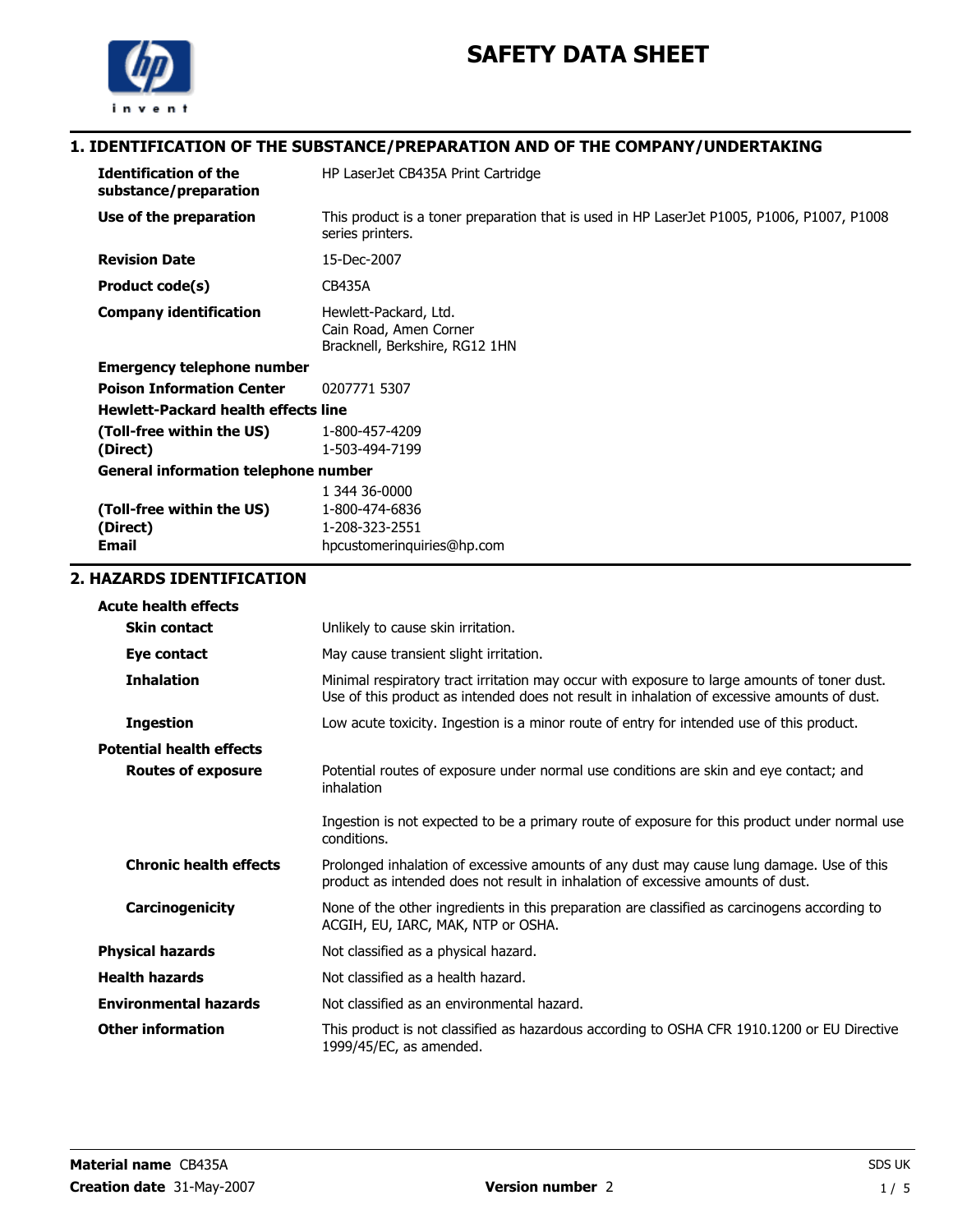

# 3. COMPOSITION/INFORMATION ON INGREDIENTS

| Component/substance                                                        | <b>CAS number</b>                                                                                         | $%$ by<br>weight | <b>EU</b> number | <b>EU classification</b>                                                                                                                                                                          |
|----------------------------------------------------------------------------|-----------------------------------------------------------------------------------------------------------|------------------|------------------|---------------------------------------------------------------------------------------------------------------------------------------------------------------------------------------------------|
| Styrene acrylate copolymer                                                 | Trade secret                                                                                              | $45 - 55$        |                  |                                                                                                                                                                                                   |
| Ferrite                                                                    | Trade secret                                                                                              | $35 - 45$        |                  |                                                                                                                                                                                                   |
| Wax                                                                        | Trade secret                                                                                              | $5 - 10$         |                  |                                                                                                                                                                                                   |
| <b>4. FIRST AID MEASURES</b>                                               |                                                                                                           |                  |                  |                                                                                                                                                                                                   |
| <b>Inhalation</b>                                                          | Move person to fresh air immediately. If irritation persists, consult a physician.                        |                  |                  |                                                                                                                                                                                                   |
| <b>Skin contact</b>                                                        | develops or persists.                                                                                     |                  |                  | Wash affected areas thoroughly with mild soap and water. Get medical attention if irritation                                                                                                      |
| <b>Eye contact</b>                                                         |                                                                                                           |                  |                  | Do not rub eyes. Immediately flush with large amounts of clean, warm water (low pressure)<br>for at least 15 minutes or until particles are removed. If irritation persists, consult a physician. |
| <b>Ingestion</b>                                                           | physician.                                                                                                |                  |                  | Rinse mouth out with water. Drink one to two glasses of water. If symptoms occur, consult a                                                                                                       |
| <b>5. FIRE-FIGHTING MEASURES</b>                                           |                                                                                                           |                  |                  |                                                                                                                                                                                                   |
| <b>Flash point and method</b>                                              | Not applicable                                                                                            |                  |                  |                                                                                                                                                                                                   |
| <b>Fire fighting</b><br>equipment/instructions                             | If fire occurs in the printer, treat as an electrical fire.                                               |                  |                  |                                                                                                                                                                                                   |
| Suitable extinguishing media                                               | CO <sub>2</sub> , water, or dry chemical                                                                  |                  |                  |                                                                                                                                                                                                   |
| <b>Extinguishing media which</b><br>must not be used for safety<br>reasons | None known.                                                                                               |                  |                  |                                                                                                                                                                                                   |
| <b>Unusual fire &amp; explosion</b><br>hazards                             | finely dispersed in air.                                                                                  |                  |                  | Like most organic material in powder form, toner can form explosive dust-air mixtures when                                                                                                        |
| <b>Hazardous combustion</b><br>products                                    | Carbon monoxide and carbon dioxide.                                                                       |                  |                  |                                                                                                                                                                                                   |
| <b>Specific methods</b>                                                    | None established.                                                                                         |                  |                  |                                                                                                                                                                                                   |
| <b>6. ACCIDENTAL RELEASE MEASURES</b>                                      |                                                                                                           |                  |                  |                                                                                                                                                                                                   |
| <b>Personal precautions</b>                                                | Minimize dust generation and accumulation.                                                                |                  |                  |                                                                                                                                                                                                   |
| <b>Environmental precautions</b>                                           | Do not flush into surface water or sanitary sewer system. See also section 13 Disposal<br>considerations. |                  |                  |                                                                                                                                                                                                   |
| <b>7. HANDLING AND STORAGE</b>                                             |                                                                                                           |                  |                  |                                                                                                                                                                                                   |
| <b>Handling</b>                                                            | with adequate ventilation. Keep away from excessive heat, sparks, and open flames.                        |                  |                  | Keep out of the reach of children. Avoid inhalation of dust and contact with skin and eyes. Use                                                                                                   |
| <b>Storage</b>                                                             | Store away from strong oxidizers.                                                                         |                  |                  | Keep out of the reach of children. Keep tightly closed and dry. Store at room temperature.                                                                                                        |

### Occupational exposure standards

Personal exposure limit 15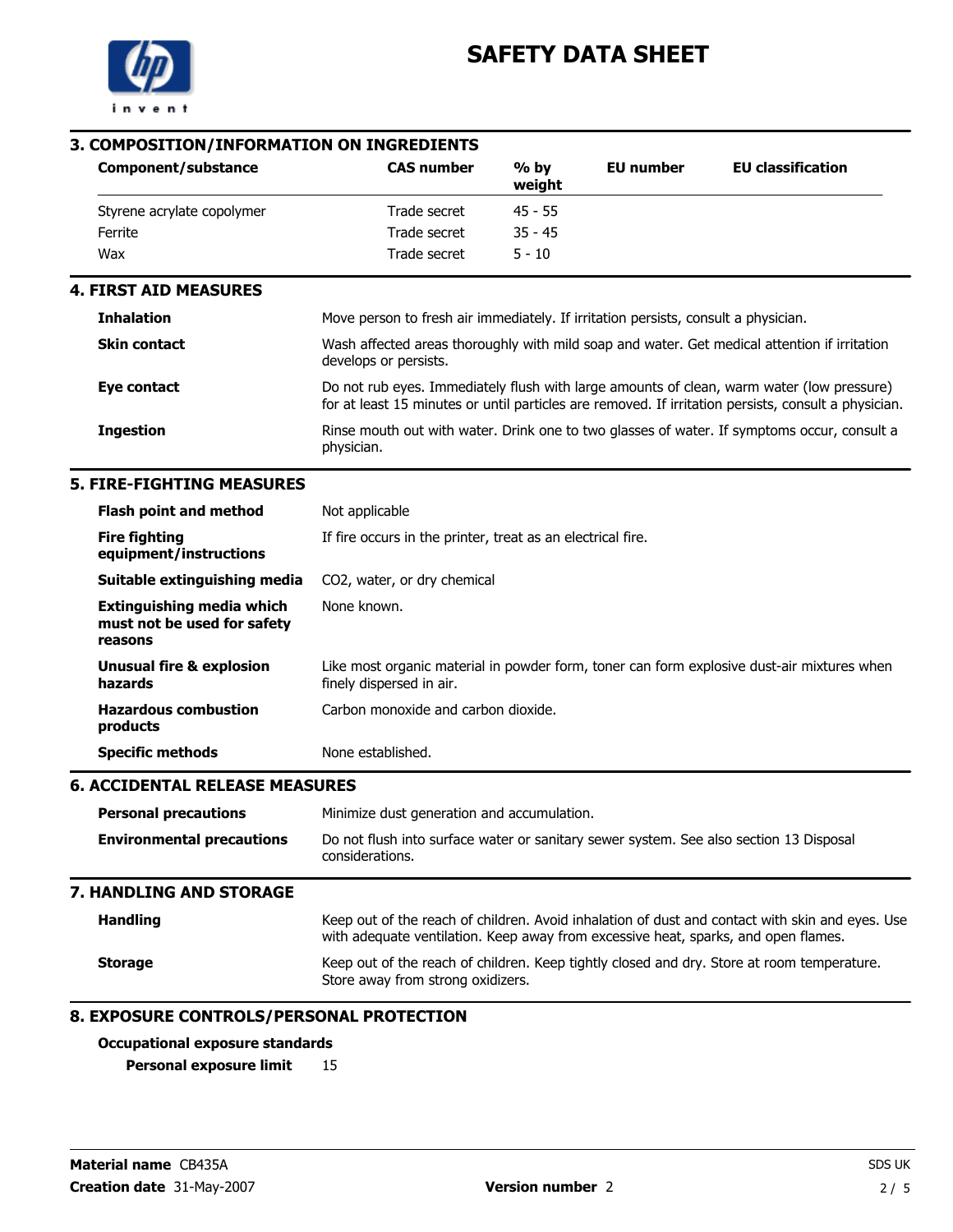

Additional exposure data USA OSHA (TWA/PEL): 15 mg/m3 (Total Dust), 5 mg/m3 (Respirable Fraction)

ACGIH (TWA/TLV): 10 mg/m3 (Inhalable Particulate), 3 mg/m3 (Respirable Particulate)

UK WEL: 10 mg/m3 (Respirable Dust), 5 mg/m3 (Inhalable Dust)

| Personal protective equipment |                                                                                       |
|-------------------------------|---------------------------------------------------------------------------------------|
| General                       | No personal respiratory protective equipment required under normal conditions of use. |

#### 9. PHYSICAL AND CHEMICAL PROPERTIES

| <b>Appearance</b>                                 | Fine powder                                                   |
|---------------------------------------------------|---------------------------------------------------------------|
| <b>Physical state</b>                             | Not available                                                 |
| <b>Form</b>                                       | solid                                                         |
| <b>Colour</b>                                     | <b>Black</b>                                                  |
| <b>Odour</b>                                      | Slight plastic odor                                           |
| <b>Odor threshold</b>                             | Not available                                                 |
| pH                                                | Not applicable                                                |
| <b>Boiling point</b>                              | Not applicable                                                |
| <b>Flash point</b>                                | Not applicable                                                |
| <b>Flammability</b>                               | Not available.                                                |
| Flammability limits in air,<br>upper, % by volume | Not available                                                 |
| Flammability limits in air,<br>lower, % by volume | Not flammable                                                 |
| <b>Vapour pressure</b>                            | Not applicable                                                |
| <b>Relative density</b>                           | Not available                                                 |
| Solubility in water                               | Negligible in water. Partially soluble in toluene and xylene. |
| <b>Partition coefficient</b><br>(n-octanol/water) | Not available                                                 |
| <b>Viscosity</b>                                  | Not applicable                                                |
| <b>Vapour density</b>                             | Not applicable                                                |
| <b>Evaporation rate</b>                           | Not applicable                                                |
| <b>Melting point</b>                              | Not available                                                 |
| <b>Freezing point</b>                             | Not available                                                 |
| <b>Auto-ignition temperature</b>                  | Not applicable                                                |
| <b>Specific gravity</b>                           | $1.4 - 1.8$ (H2O = 1)                                         |
| <b>Softening point</b>                            | 100 - 150 °C (212 - 302 °F)                                   |

## 10. STABILITY AND REACTIVITY

| <b>Stability</b>           | Stable under normal storage conditions. |
|----------------------------|-----------------------------------------|
| <b>Conditions to avoid</b> | Imaging Drum: Exposure to light         |
| <b>Materials to avoid</b>  | Not available                           |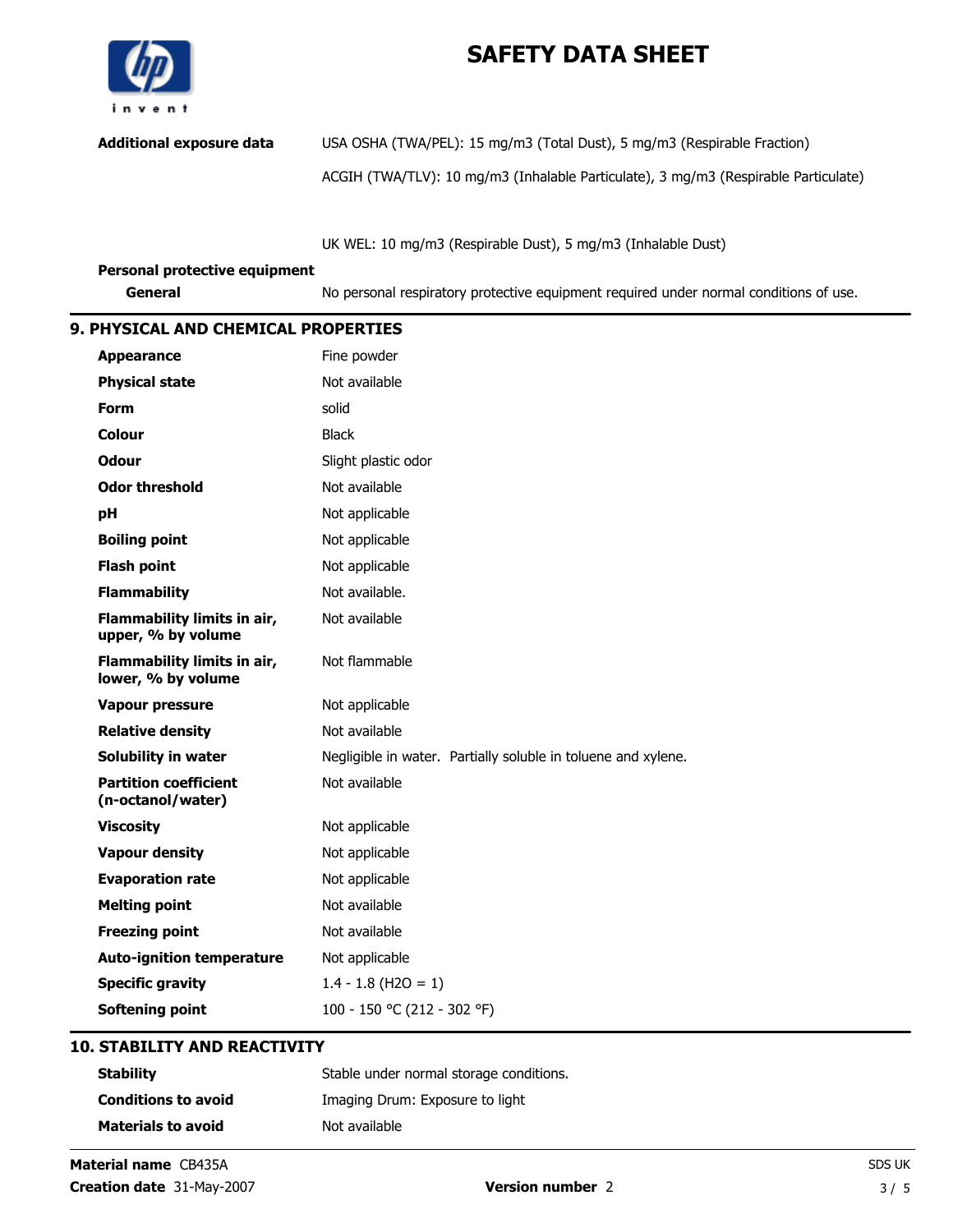

| <b>Hazardous decomposition</b><br>products | Carbon monoxide and carbon dioxide.                                                                                                                               |
|--------------------------------------------|-------------------------------------------------------------------------------------------------------------------------------------------------------------------|
| <b>Hazardous</b><br>polymerisation         | Will not occur.                                                                                                                                                   |
| <b>11. TOXICOLOGICAL INFORMATION</b>       |                                                                                                                                                                   |
| <b>Oral toxicity</b>                       | LD50/oral/rat >2000mg/kg, Not harmful. (OECD 401)                                                                                                                 |
|                                            | Not classified for acute oral toxicity according to EU Directive 67/548/EEC and 1999/45/EC.                                                                       |
| <b>Eye irritation</b>                      | Not classified as irritant, according to OSHA Hazard Communication Standard (HCS) and EU<br>Directive 67/548/EEC and as amended.                                  |
| <b>Chronic toxicity</b>                    | No information available.                                                                                                                                         |
| <b>Sensitisation</b>                       | Not classified as a sensitizer according to EU Directive 67/548/EEC and as amended, and<br>OSHA HCS (US).                                                         |
| Carcinogenicity                            | None of the other ingredients in this preparation are classified as carcinogens according to<br>ACGIH, EU, IARC, MAK, NTP or OSHA.                                |
| <b>Mutagenicity</b>                        | Negative, does not indicate mutagenic potential (Ames Test: Salmonella typhimurium)                                                                               |
| <b>Reproductivity</b>                      | Not classified as toxic according to EU Directive 67/548/EEC and as amended, California Prop.<br>65, and DFG (Germany).                                           |
| <b>Further information</b>                 | Complete toxicity data are not available for this specific formulation.<br>Refer to Section 3 for potential health effects and Section 4 for first aide measures. |

## 12. ECOLOGICAL INFORMATION

| Other adverse effects                    | This product has not been tested for ecological effects.                                                                                                                                                                                                                                                                                                                                                                  |  |
|------------------------------------------|---------------------------------------------------------------------------------------------------------------------------------------------------------------------------------------------------------------------------------------------------------------------------------------------------------------------------------------------------------------------------------------------------------------------------|--|
| <b>13. DISPOSAL CONSIDERATIONS</b>       |                                                                                                                                                                                                                                                                                                                                                                                                                           |  |
| <b>Disposal instructions</b>             | Do not shred toner cartridge, unless dust-explosion prevention measures are taken. Finely<br>dispersed particles may form explosive mixtures in air. Dispose of in compliance with federal,<br>state, and local regulations.<br>HP's Planet Partners (trademark) supplies recycling program enables simple, convenient<br>recycling of HP original inkjet and LaserJet supplies. For more information and to determine if |  |
|                                          | this service is available in your location, please visit http://www.hp.com/recycle.                                                                                                                                                                                                                                                                                                                                       |  |
| Waste from residues /<br>unused products | Not available                                                                                                                                                                                                                                                                                                                                                                                                             |  |
| Contaminated packaging                   | Not available                                                                                                                                                                                                                                                                                                                                                                                                             |  |

## 14. TRANSPORT INFORMATION

#### ADR

Not regulated as dangerous goods.

#### IMDG

Not regulated as dangerous goods.

#### IATA

Not regulated as dangerous goods.

General General Not a regulated article under United States DOT, IATA, ADR, IMDG, or RID.